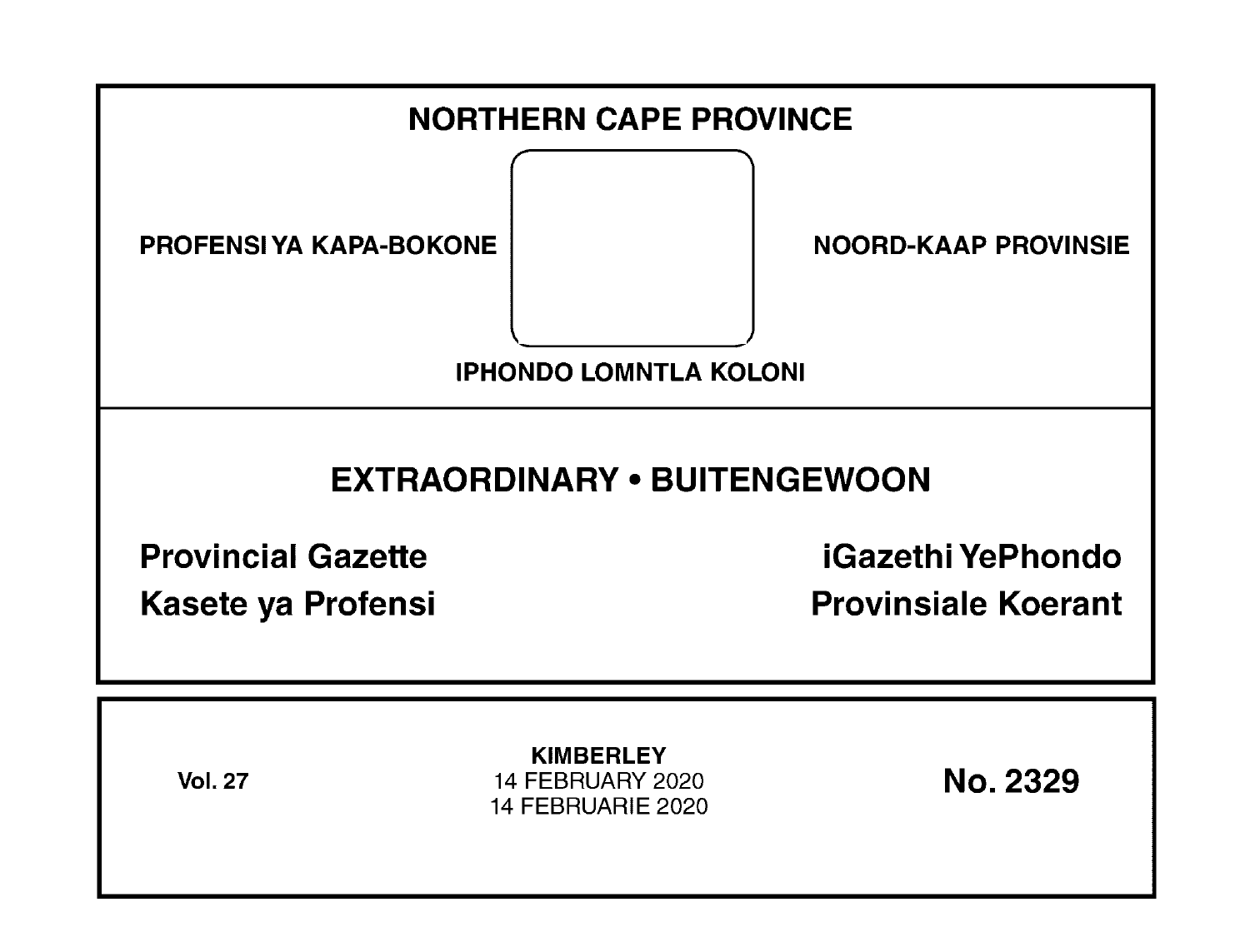$\ddot{\phantom{a}}$ 

 $\tilde{\phantom{a}}$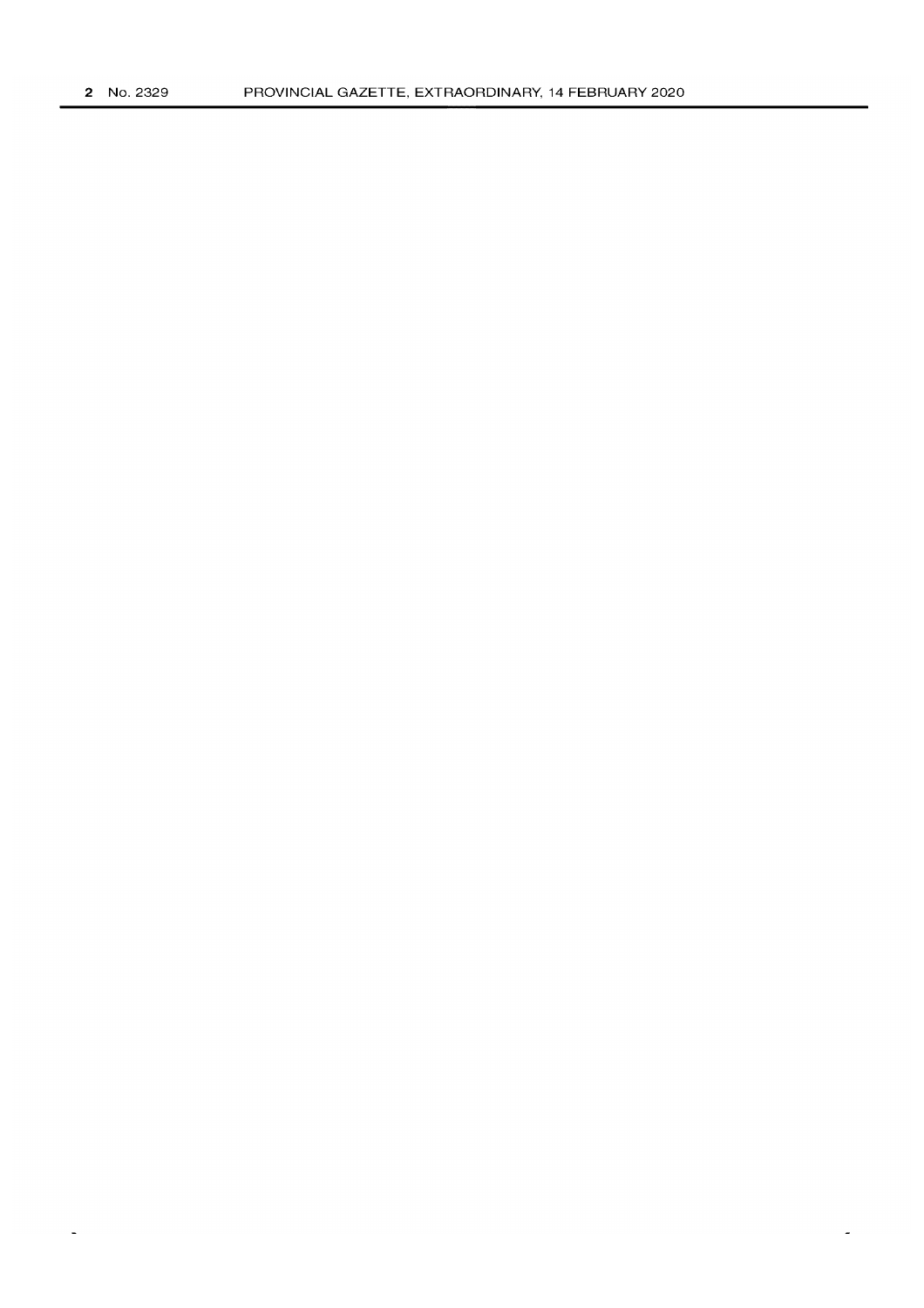## **CONTENTS**

|                                                                                                          | Gazette<br>No. | Page<br>No. |
|----------------------------------------------------------------------------------------------------------|----------------|-------------|
| <b>GENERAL NOTICES • ALGEMENE KENNISGEWINGS</b>                                                          |                |             |
| Local Government: Municipal Structures Act (117/1998), as amended: Notice to call and set a date for by- | 2329           |             |